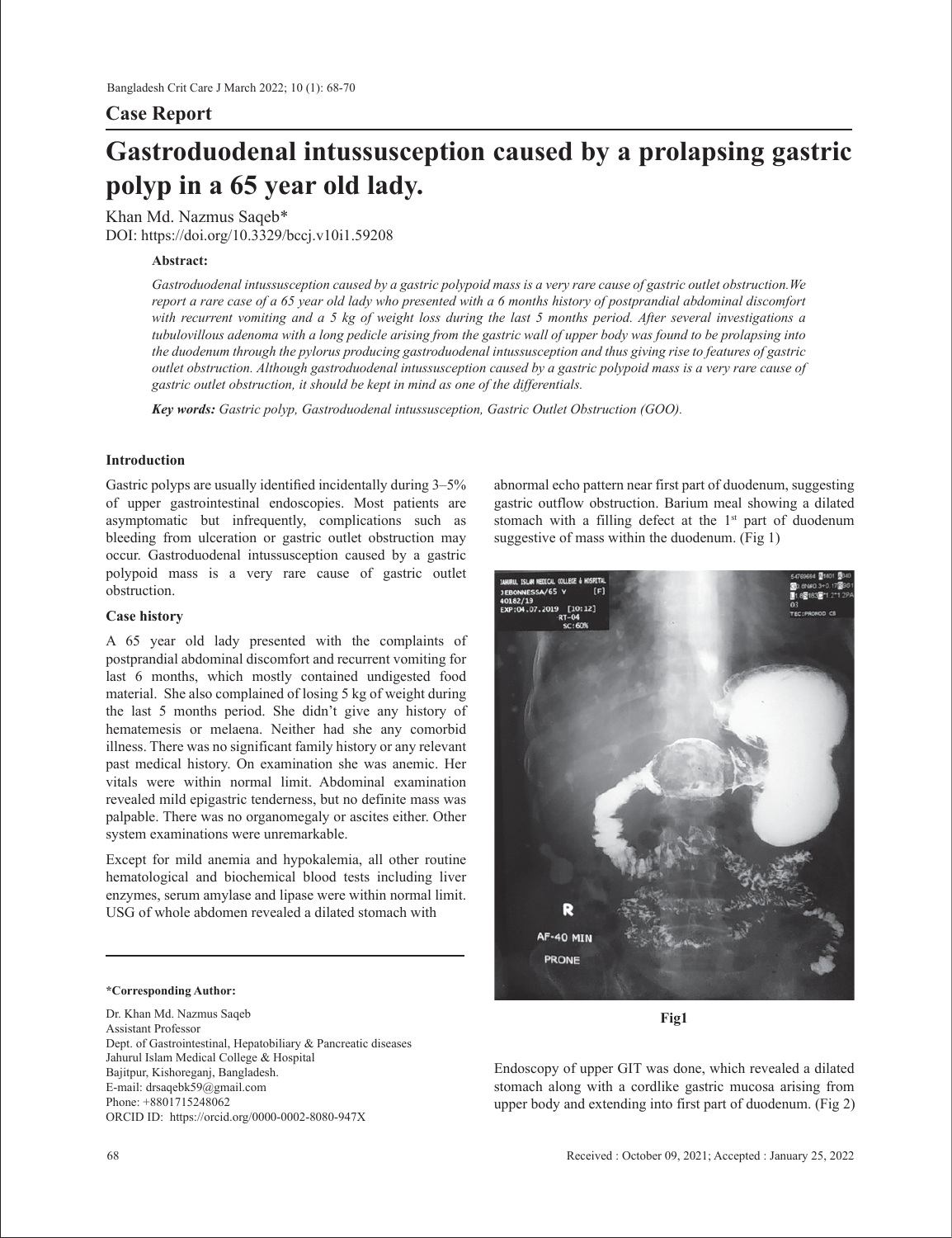

**Fig 2** 

Subsequently a contrast enhanced CT scan of whole abdomen was done and it confirmed the presence of a mass in the first part of duodenum along with gastroduodenal intussusception with compression over the head of pancreas and lower common bile duct resulting in upstream dilation of biliary-pancreatic tree. (Fig 3)



#### **Figure 3:**

The patient was having symptoms and a laparotomy was arranged after correction of the hemoglobin and serum electrolytes. At laparotomy the gastric wall was distorted and the first part of duodenum was distended by a mass. Manipulation of the mass delivered it into the stomach. A simple gastrotomy was then made and it revealed a polypoid

#### Bangladesh Crit Care J March 2022; 10 (1): 68-70

mass with a long pedicle arising from the gastric wall of upper body, which has been prolapsing into duodenum giving rise to features of gastric outlet obstruction. The base of the pedicle was excised, hemostasis was confirmed and the gastrotomy was closed. Post-operative period was uneventful and recovery was smooth. There was no evidence of metastasis.

The patient was discharged 3 days after the operation with an advice to follow up at the outpatient department with the histopathology revealed a Histopathology revealed a tubulovillous adenoma with moderate dysplasia. The patient experienced a drastic improvement of symptoms after the surgery. She is now absolutely asymptomatic after 6 months of resection with no evidence of recurrence or distant metastases.

#### **Discussion**

Gastric polyps are lesions that project above the mucosal plane into the lumen of the stomach. They are usually uncommon and identified incidentally during 3–5% upper gastrointestinal endoscopies<sup>1</sup>. Fundic gland polyps (80%) and gastric hyperplastic polyps (19%) comprise the majority of all benign gastric polyps, while adenomas and neuroendocrine tumors both comprise  $\leq 1\%$  of all gastric polyps<sup>2</sup>. Most patients are asymptomatic but infrequently, complications such as bleeding from ulceration or gastric outlet obstruction may occur.

Gastroduodenal intussusception caused by a gastric polypoid mass is a very rare cause of gastric outlet obstruction. Intussusception in adults is a relatively rare condition and accounts for only 1–3% of patients with intestinal obstruction3 . Gastric intussusceptions are even less prevalent. About 90% of the intussusceptions in adults occur in the small or large bowel, while the remaining 10% involve the stomach or surgically made stomas<sup>4</sup>. They tend to occur secondary to mobile pedunculated lesions, which act as lead points for anterograde prolapse of gastric mucosa. They are usually associated with benign and malignant lesions including smooth muscle tumors, hyperplastic and adenomatous polyps, lipomas, and rarely malignant masses<sup>5</sup>. The symptoms of gastroduodenal intussusception usually are non-specific and may consist of abdominal pain, dyspepsia, nausea, vomiting and vary directly with the ability to reduce the intussusception.

In gastroduodenal intussusception , a pedunculated benign gastric tumor is usually known to become the lead point<sup>6</sup>. Polyps constitute 40% and intramural smooth muscle tumors constitute 40% of the intussusceptums<sup>7</sup>. The reported patient had a large pedunculated polypoid mass projecting from the gastric body through the pylorus and into the duodenum causing gastric outlet obstruction. This led to clinical and radiographic evidence of gastric outlet obstruction.

Gastroduodenal intussusception caused by a prolapsed gastric polyp is rarely documented. Nakagawa et al<sup>8</sup> reported a case of gastroduodenal intussusception secondary to a giant solitary gastric heterotopia which was successfully treated with endoscopic polypectomy. Hobbs and Cohen<sup>9</sup> used the term ''ball-valve syndrome'' in describing this phenomenon.